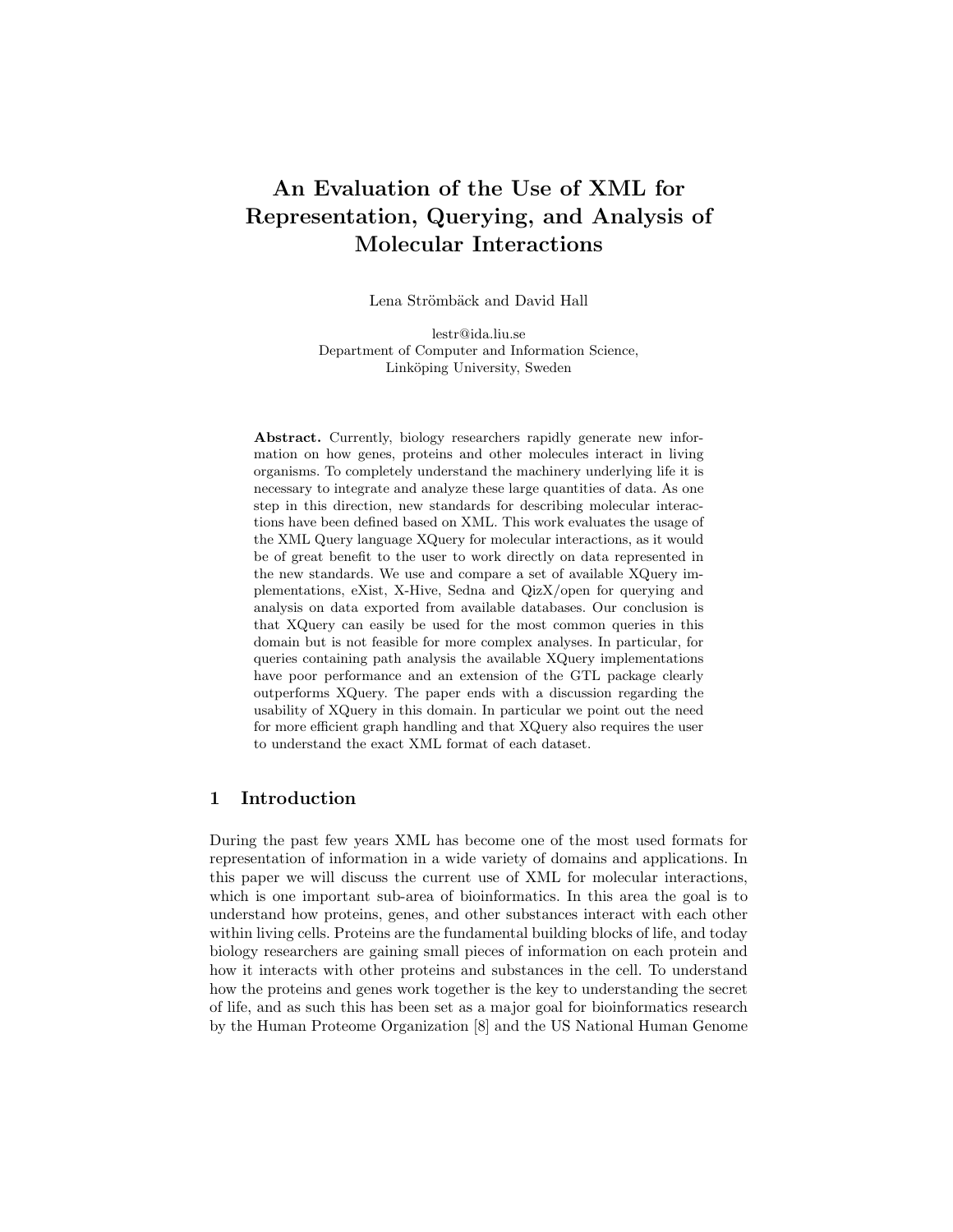Research Institute [5], since this would be the key to new medical treatments for many diseases.

Within the area of molecular interactions the tradition has been to publish results from experiments on the web, making it possible for researchers to compare and reuse results from other research groups. This has resulted in a situation with a large number of available databases on Internet [2, 9, 12–15, 20, 26] with information about experimental results. However, the information content, data model and functionality is different between the different databases, which makes it hard for a researcher to track the specific information he needs.

There is, however, ongoing development within the field with the goal of making the datasets from each of the databases available for downloading and further analysis. Evaluations [1, 16] have shown that XML is beneficial for information representation within bioinformatics. Most of the existing molecular interaction databases allow export of data in XML. Recently, there have also been proposals for XML-based exchange formats for protein interactions, e.g. SBML [10], PSI MI [8], and BioPAX [3]. However, to allow for easy analysis and understanding of these datasets there is still a need for software for integration, querying and analysis based on XML.

The aim of this paper is to evaluate the use of available XML tools for direct usage of molecular interaction data available in XML. The paper starts with a brief introduction to the chosen data formats. After that we report on two experiments on analysis of data with XQuery. Finally we conclude the paper with a discussion on future needs for XML tools for this application.

# 2 XML standards for molecular interactions

There are currently a number of different XML formats for molecular interaction data available from different databases. In this work we will focus on the two formats SBML [10] and PSI MI [8]. We've chosen these formats because they have been proposed as future standards and there are currently large datasets of data available in these formats. Here, we give a short introduction to these standards; for a more extensive description and comparison with other formats see [23, 24].

Systems Biology Markup Language (SBML) [10] was created by the Systems Biology Workbench Development group in cooperation with representatives from many system and tool developers within the bioinformatics field. A brief example of an SBML model is given in Figure 1. As we can see, an SBML model contains a number of compartments, each of which is a description of the container or environment in which the reaction takes place. The substances or entities that take part in the reactions are represented as species. The interactions between molecules are represented as reactions, defined as processes that change one or more of the species. Reactants, products and modifiers for reactions are specified by references to the relevant species.

The Proteomics Standards Initiative Molecular Interaction XML format (PSI MI) [8] was developed by the Proteomics Standards Initiative, one initiative of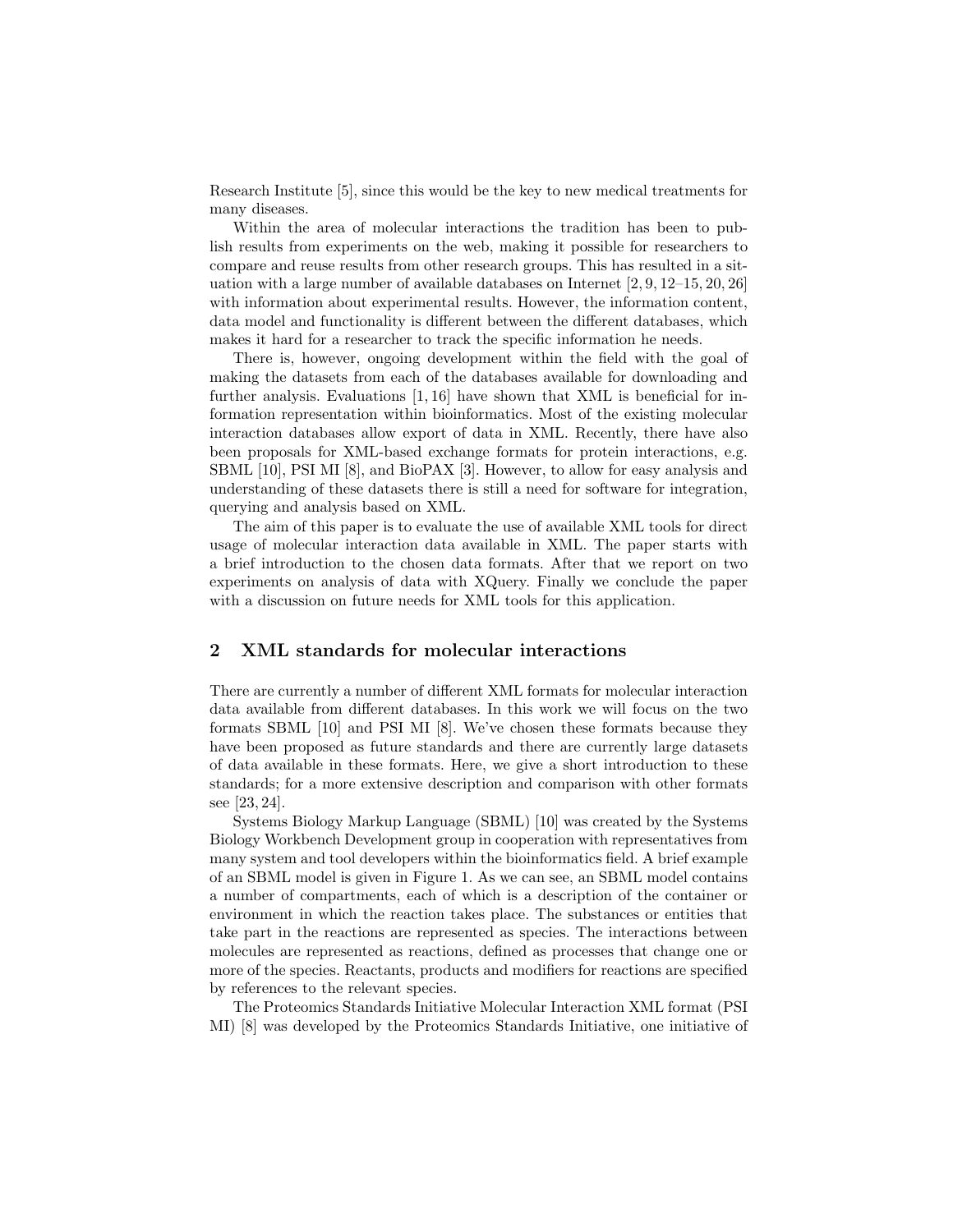#### SBML PSI MI

```
<model name="Example">
 <listOfCompartments>
  <compartment name="Mithocondrial Matrix"
             id="MM">
 </listOfCompartments>
 <listOfSpecies>
  <species name="Succinate"
     compartment="MM" id="Succinate">
  <species name="Fumarate"
     compartment="MM" id="Fumarate">
  <species name="Succinate dehydrogenase"
     compartment="MM" id="Succdeh">
 </listOfSpecies>
 <listOfReactions>
  <reaction name="Succinate dehydrogenas
      catalysis" id="R1">
   <listOfReactants>
   <speciesReference species="Succinate">
   </listOfReactants>
   <listOfProducts>
   <speciesReference species="Fumarate">
   </listOfProducts>
   <listOfModifiers>
    <modifierSpeciesReference
                  species="Succdeh">
   </listOfModifiers>
 </reaction>
 </listOfReactions>
</model>
```

```
<entry>
 <interactorList>
  <proteinInteractor id="Succinate>
   <sub>names</sub></sub>
    <shortLabel>Succinate</shortLabel>
    <fullName>Succinate</fullName>
   </names>
 </proteinInteractor> ...
 </interactorList>
 <interactionList>
  <interaction>
   <names>
    <shortLabel> Succinate dehydrogenas
         catalysis </shortLabel>
     <fullName>Interaction between ....
     </fullName>
    </names>
   <participantList>
    .<br><proteinParticipant>
     <proteinInteractorRef ref="Succinate">
     <role>neutral</role>
    </proteinParticipant>
    <proteinParticipant>
     <proteinInteractorRef ref="Fumarate">
     <role>neutral</role>
    </proteinParticipant>
    <proteinParticipant>
     <proteinInteractorRef ref="Succdeh">
     <role>neutral</role>
    </proteinParticipant>
   </participantList>
 </interaction>
</interactionList>
</entry>
```
Fig. 1. Examples of data in SBML and PSI MI

the Human Proteome Organization (HUPO). An abbreviated example pathway represented in PSI MI is shown in Figure 1. In PSI MI the experimentList describes experiments and links to publications where the interactions are verified. The pathway itself is described via the *interactorList*, which is a list of proteins participating in the interaction, and the interactionList, a list of the actual interactions. For each interaction it is possible to set one or more names. The participating proteins are described by their names or by references to the interactorList. Note that, where the intention of SBML is to describe an actual interaction, i.e. that interacting substances produce some product, the purpose of PSI MI is to describe the result of an experiment, i.e. that there is some chemical interaction between the substances but roles of the substances in the interaction are not always known.

As we can see, the two formats are similar. Even so, there are several important differences between them. As previously discussed PSI MI contains more detailed information and there are differences in how participants in an interac-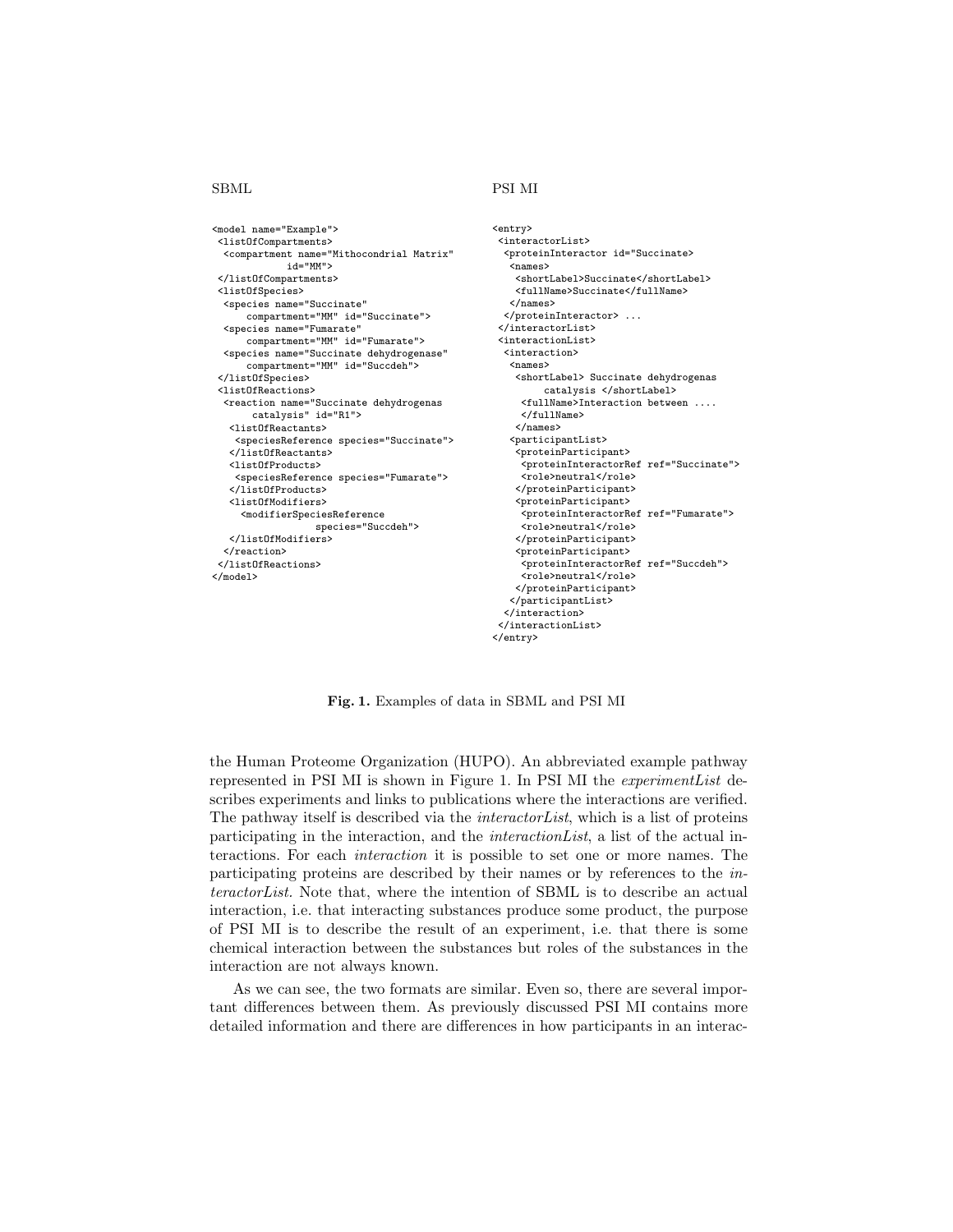- 1.1 Find all information on a given compartment. Compartment id is given.
- 1.2 Find all information on a given species. Species id is given.
- 1.3 Find all information on a given reaction. Reaction id is given.
- 2.1 Find all reactions which a given modifier participates in. The species of the modifier is given.
- 3.1 Find all the reactions whose reactants are the products of some reactions which a given modifier participates in. The species of the modifier is given.
- **3.2** Find all the reactions whose reactants and products are the same but modifiers are different.
- 4.1 Count the number of species in the database.
- 4.2 Count the number of reactions in the database.

Fig. 2. Queries for the SBML dataset

tion are represented. In addition to this there is also an important difference in the fact that SBML makes more use of XML attributes while PSI MI prefers to represent information as extra children in the tree structure. In the remainder of this paper we will look at possibilities for the researcher to work directly on the dataset, i.e. to analyze it by querying directly against the XML document.

# 3 Experiment 1: XQuery querying

For our first experiment we want to test some common queries within the molecular interaction domain. For the experiments we use XQuery [32], the proposed standard query language for XML. The experiment consists of three parts: first the selection of queries and datasets for the test, next the formulation of the XQuery queries, and finally execution on XQuery implementations.

#### 3.1 Definition of queries and datasets

Since the two standards SBML and PSI MI contain partly different information we define one set of interesting queries for each of the standards. The selected queries are based on an investigation of the query possibilities within available databases or investigating what are interesting questions from a biological point of view. The queries are divided into four different groups:

- 1. Simple selection of one data item.
- 2. Combination of information on two kinds of data types.
- 3. Complex queries, combination of several items.
- 4. Counting information in the datasets.

The selected queries for SBML are presented in Figure 2, the first number of each query shows which of the query groups it belongs to. Since the PSI MI data model is richer than the one for SBML we could use more queries compared to the SBML dataset. Here we also wanted to test some combined queries, i.e.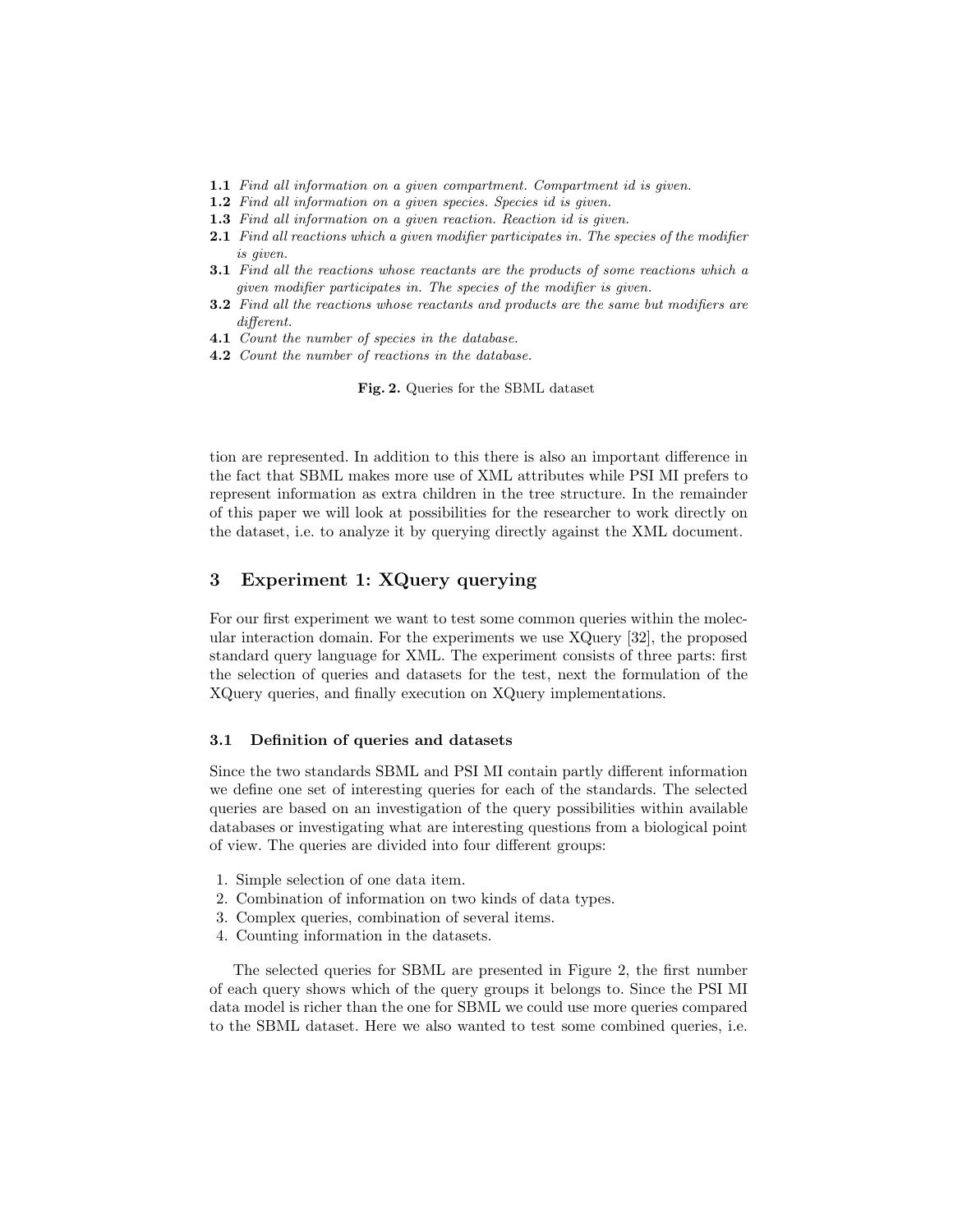- 1.1 Find information on a given protein. Protein id is given.
- 1.2 Find information on a given experiment description. Experiment description id is given.
- 1.3 Find information on a given interaction. Interaction id is given.
- 2.1 Find the protein information for the proteins that participate in a given interaction. Interaction id is given.
- 2.2 Find the experiment description information for an experiment description that is part of an interaction. Interaction id is given.
- 2.3 Find all interactions that a given protein participates in. Protein id is given.
- 2.4 Find all interactions that a given experiment description is part of. Experiment description id is given.
- 2.5 Find any interactions that two given proteins are a part of. Protein ids for the two proteins are given.
- **3.1** Find information on the proteins that could interact with a given protein. Protein id is given.
- **3.2** Find the description of the experiments which involve some interactions which a given protein participate in. Protein id is given.
- **3.3** Find the interactions which some given proteins participate in. The proteins secondary attribute is given.
- 4.1 Count the number of proteins in the database.
- 4.2 Count the number of interactions in the database.

Fig. 3. Queries for the PSI MI dataset

forcing XQuery to join information from different parts of the data file. The selected queries for the PSI MI dataset are presented in Figure 3.

The database currently providing the largest subsets of SBML data is Reactome [12]. It is a database on biological pathways, mainly human but there are pathways from other species as well. We selected two datasets from Reactome of sizes 3 and 6 MB. They are available in SBML level 2, version 1. PSI MI is the most supported format for protein interaction databases. It is available as an alternative download format in a number of databases, for instance DIP [20], MINT [26], and IntAct [9]. Here, the IntAct database is the one currently providing the largest portions of PSI MI data. It is an open source database and toolkit for protein interactions. It currently contains nearly 40,000 interactions. We selected three datafiles from IntAct of sizes 9.5, 29.3 and 37.3 MB.

#### 3.2 Expressing queries in XQuery

In this section we discuss some issues in formulating queries for the first experiment. An extensive description of the queries is given in [7]. Many of the queries are written as simple path expressions with arbitrary depth (nesting) using // and some conditional. This is used in, for instance, the first three queries for both test cases which are very basic queries consisting of paths. Here we exemplify this with query 2.1 for PSI MI:

document("rat\_small.xml")//proteinInteractor[@id="EBI-77471"]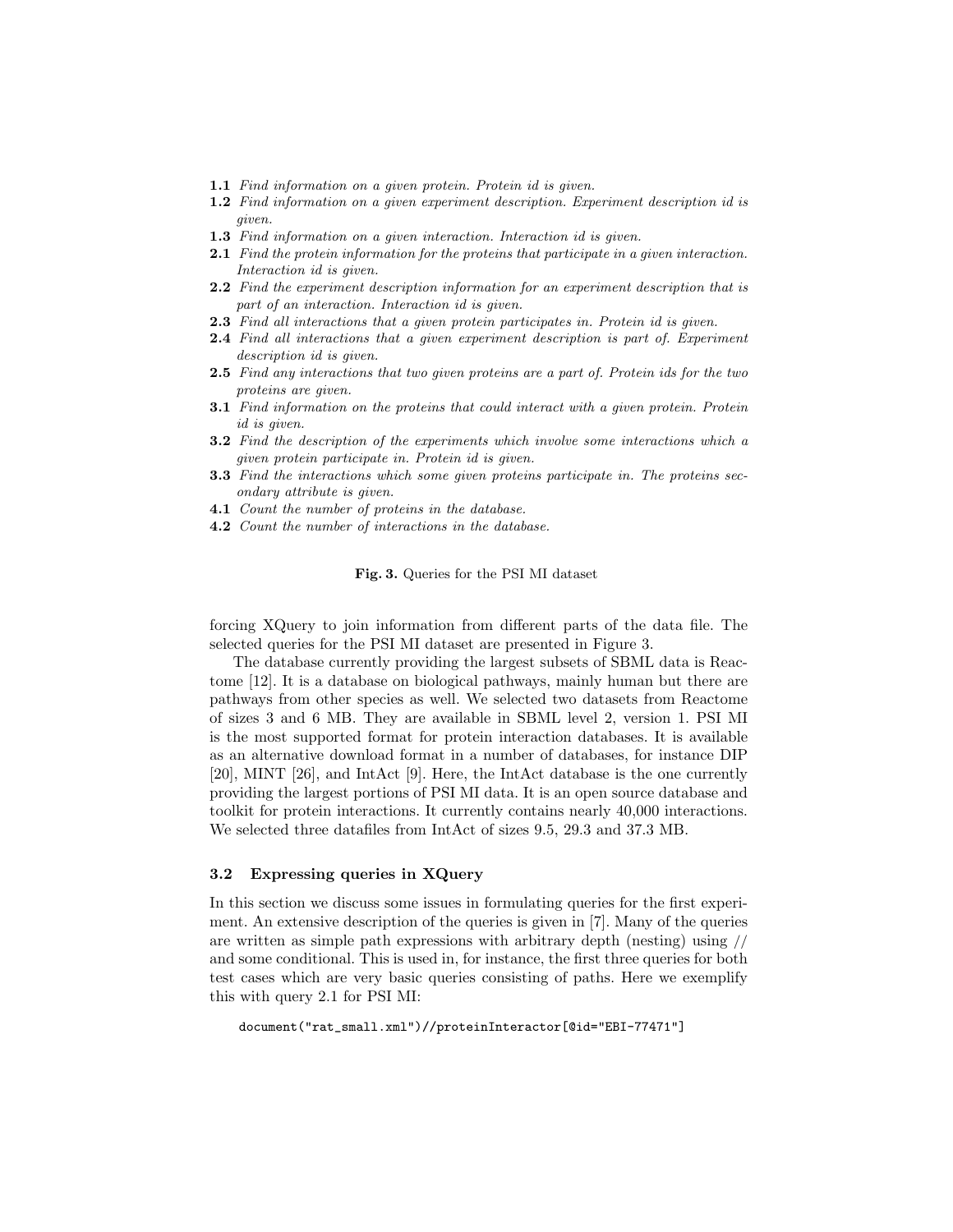For the more complicated queries, join over path expressions or in some cases the XQuery FLWOR expressions are used, since these make the queries more readable and easier to express. As an example of this we present query 2.1 for PSI MI which uses a FLWOR expression. Here we find the interaction with the appropriate ID and iterate over the proteins participating in this interaction. For each of these proteins we find the desired information in the list of proteininteractors.

```
for $ref in document("rat_small.xml")//interaction
  [names/shortLabel="interaction1"]
  /participantList/proteinParticipant/proteinInteractorRef/@ref
return document("rat_small.xml")//proteinInteractor[@id=$ref]
```
The last two queries for each standard use the count aggregate function to give a measure of the size of the datasets. Here we exemplify this with query 4.1 for PSI MI counting the number of proteins in the database.

### count(document("rat\_small.xml")//proteinInteractor)

From this discussion we can conclude that for a user that is accustomed to the concepts and constructions in the molecular interaction standards, and who has a reasonable knowledge of XQuery, these queries can easily be expressed.

#### 3.3 Efficiency

Having formulated the queries, we were interested in the performance of the different XML database systems. There are a large number of implementations of XQuery, ranging from implementations for direct querying on XML files to systems aiming at more efficient storage and treatment of larger XML files, so-called native XML databases. We selected three native XML database implementations: eXist [27], Sedna [30] and X-Hive [31] and the XQuery API QizX/open [29] which does not support indexing and thus is expected to yield lower performance than the other systems.

Since the exact times can depend on external factors such as other processes running on the system the computer results would differ from time to time for the same queries. To decrease the influence of sudden spikes in measured time all queries were run several times and we base our values on the mean times. We have run several sets of tests on our selected datasets on two different computers. Here we will present a selection of results that represents our general findings. Figure 4 shows a general comparison of the systems for queries on the IntAct 29.3 MB dataset run on a IBM X40, Intel Pentium 1200 MHz processor with 512 MB RAM. All the Native database systems have similar and good performance, where X-Hive has slightly higher response time than the other systems. QizX/open performs worse than the other systems for all queries, as expected

We also wanted to compare how the response time varied if we varied data size. Figure 5 show a comparison of response times on eXist and Sedna on the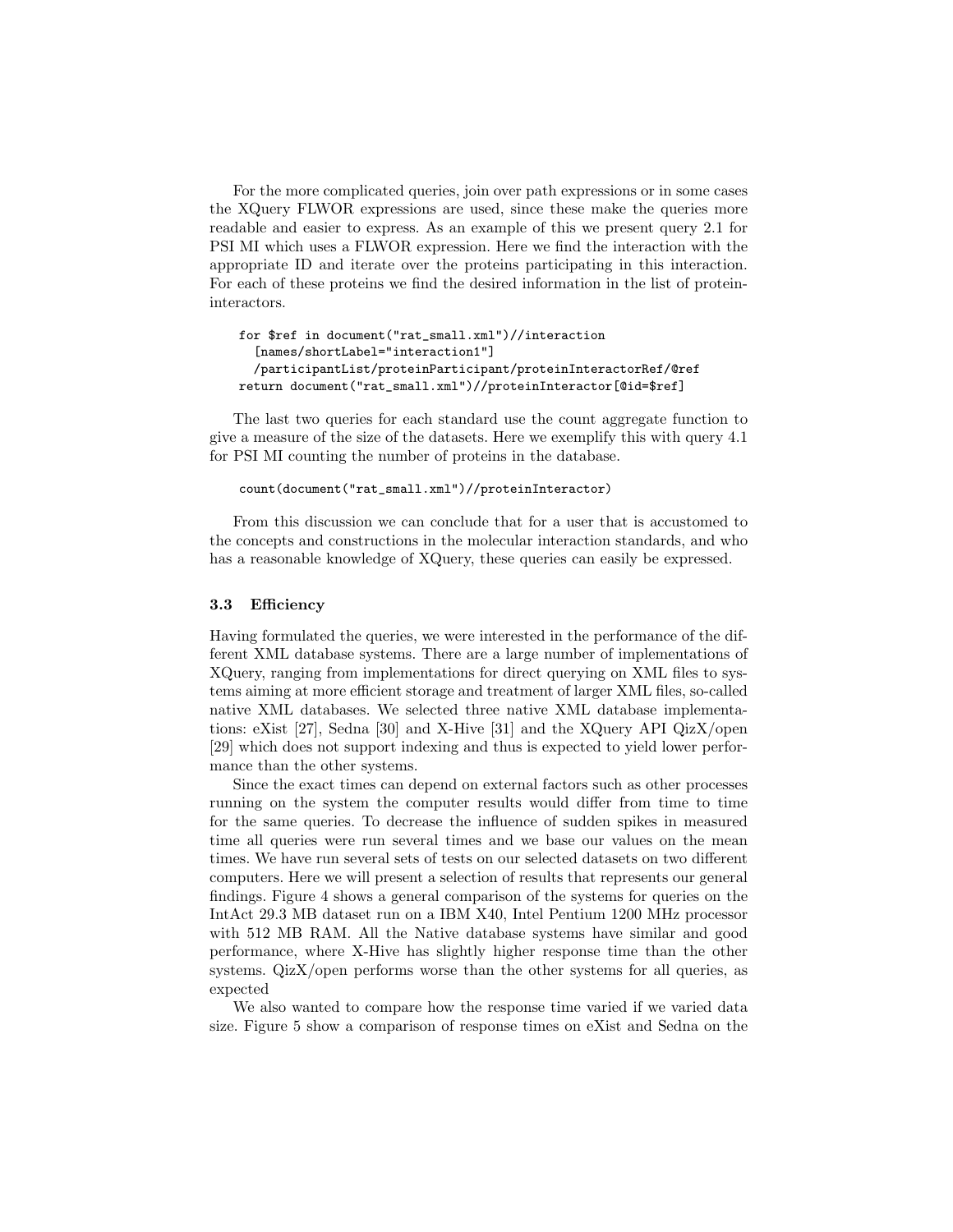

Fig. 4. Query times for different systems.

9.5 and 37.3 IntAct datasets. This queries were run on an AMD Athlon 1000 MHz computer with 512 MB RAM. From the figure we can conclude that Sedna is the better performing system, with some exceptions where we have a very high response time for Sedna. For both systems we can also see an increase in response time when complexity of queries increase. Here performance of the systems is highly dependent on the number of intermediate results generated by a query, and thus by evaluation order on parts of the query. In general, the response time increases when the data size increases. There are however some exceptions to this. These exceptions can be explained with the different composition of datasets. For a particular query the data size for an intermediate step can be higher even if the total data size is smaller.

Finally we wanted to compare the performance between SBML and PSI MI. For this we used the Reactome 6MB and IntAct 9.15 MB datasets, which are reasonably comparable in number of items stored. A comparison on corresponding queries are given in Figure 6, this time run on the AMD computer. The figure shows that there is no larger difference between the datasets in terms of performance.

To conclude this section we can see that all the queries run with a reasonable response time on the selected datasets. Comparing the systems we can see that all the native databases provide similar performance with Sedna being the fastest and X-Hive being the most stable implementation.

# 4 Experiment 2: Pathway analyses

In addition to queries similar to those currently available through conventional systems, we also wanted to test advanced analysis on the datasets. In this case,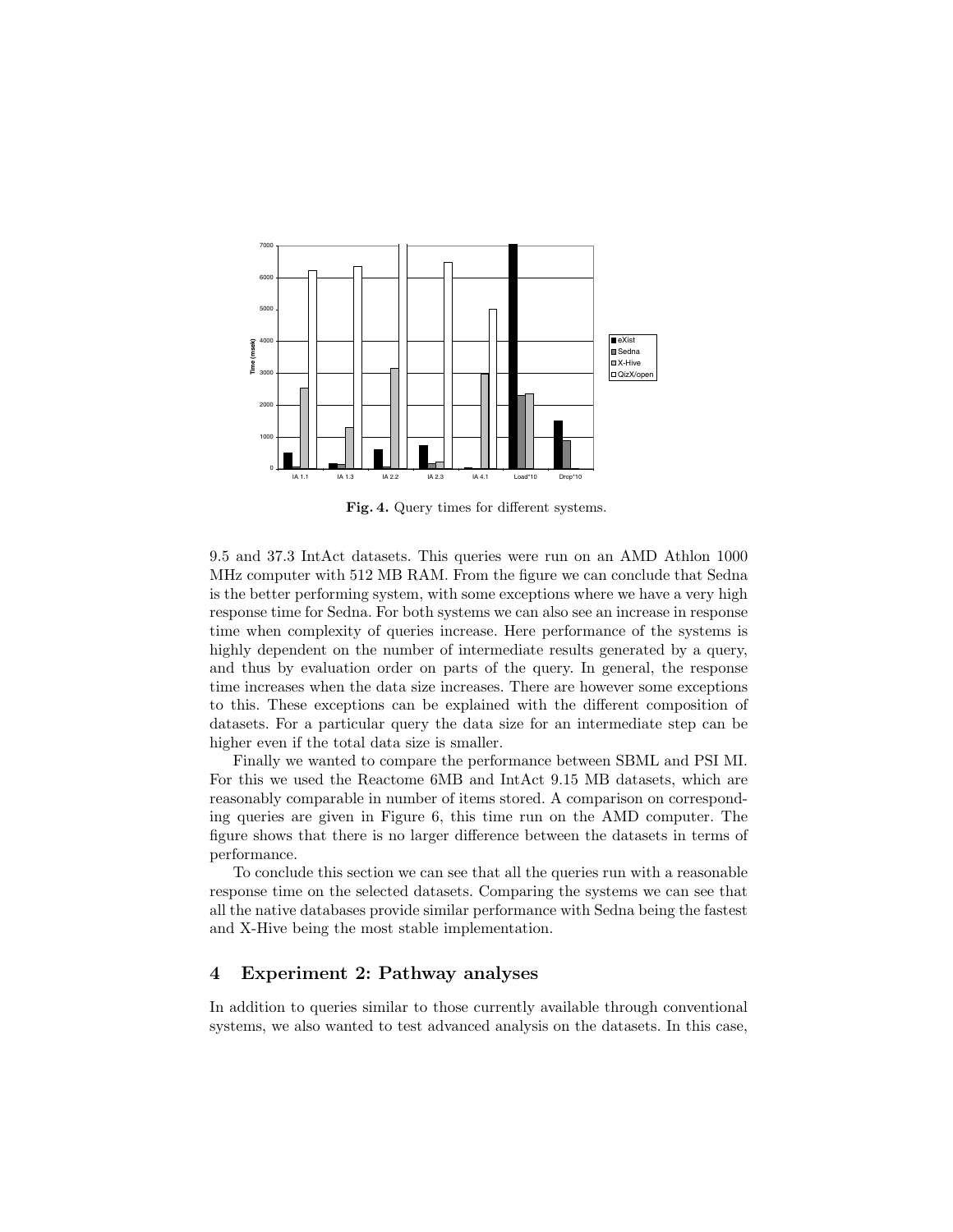

Fig. 5. Query times for different data sizes.

we want to search for interaction chains between given proteins. As explained, it is not possible to make out reactant and products in PSI MI interactions since there is no order of the reactions defined in this format. Therefore we decided to concentrate the pathway searching efforts to the SBML dataset and used the following query:

Given two proteins find out if there is a given pathway between them in maximum n steps. Protein ids are given for the two proteins.

This analysis is very important, since it is often important to identify connections between interacting proteins in a given dataset. To express this in XQuery, recursion is required. The query is shown in Figure 7. As we wanted to be able to test the query for various lengths of the pathways the query contains a recursive function findMolecule that returns elements for found connected proteins within a specified maximum length of the path. The function takes the start and goal reactants together with the cut-off depth as parameters.

The response times for this query run on the IBM 1200 GHz computer on the 3MB Reactome file are presented in Table 1. eXist, Sedna and QizX/open ran out of memory at 4 steps. Sedna query times increase more slowly than for X-Hive, but X-Hive is the only XML tool reaching 4 steps.

These results are disappointing, both in the sense that formulating recursive XQuery queries gets rather complicated and that the response times are too high, especially taking into account that a real application would often need to do queries on larger datasets and longer paths than the ones we used.

For the molecular interaction applications there is a need for more efficient handling of these kinds of queries. One possibility would be to include an existing graph package into the XQuery language. For this reason we made an experi-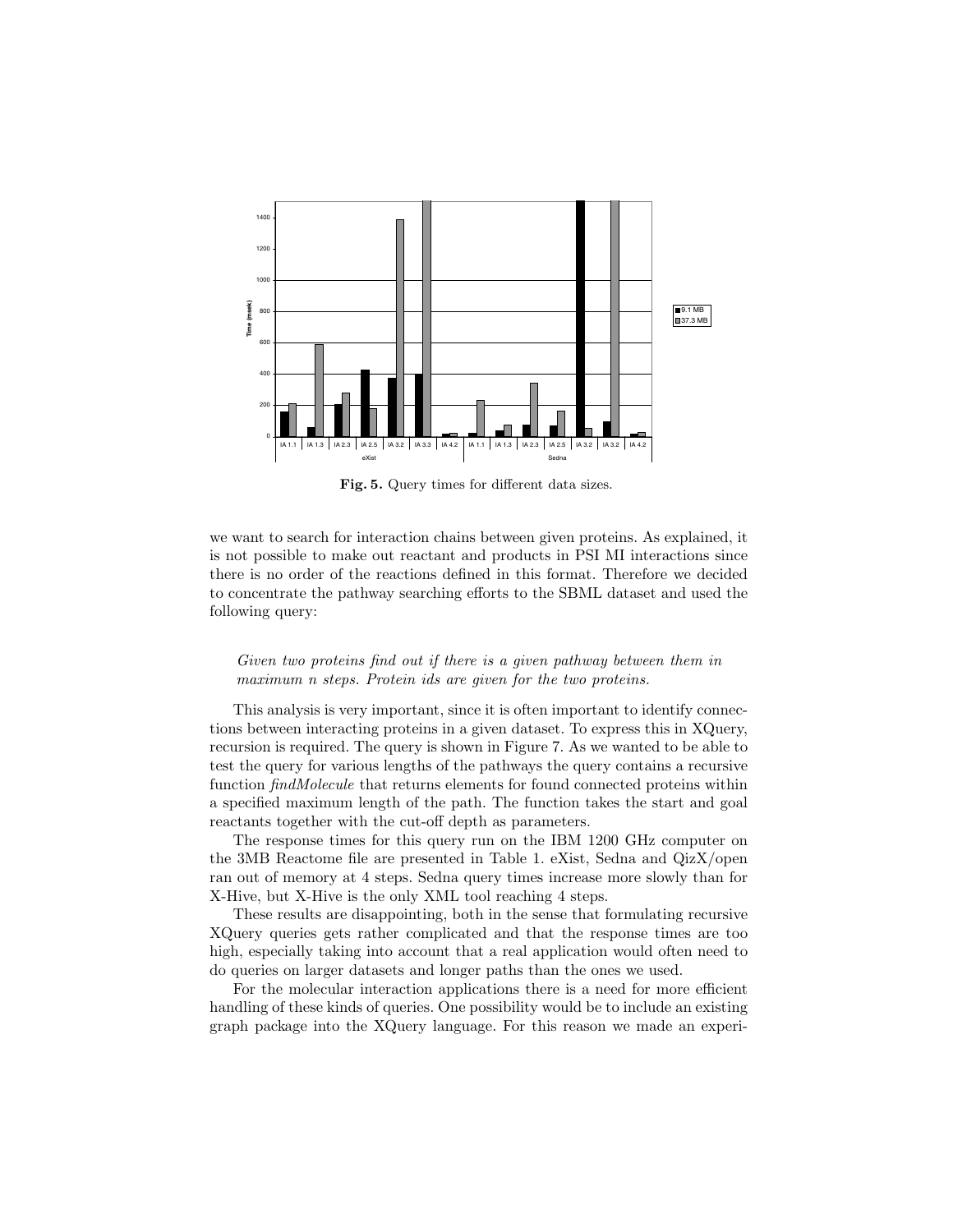

Fig. 6. Comparison between SBML and PSI MI

ment with the graph package GTL (Graph Template Library) [28]. GTL is an extension of the Standard Template Library for graphs and graph algorithms in C++. The function we wanted to test, finding all paths between two proteins, was not implemented in GTL and we had to extend the package [7]. Before GTL can be used the protein interaction, data in SBML format is transformed to GML, a non-XML-based graph representation format provided by GTL. In our translation nodes are substances and edges are reactions. The transformation is done using the MSXSL command line transformation utility from Microsoft and it takes about 2 seconds to transform the 3 MB Reactome file.

Table 1. Test case 3: Pathway searches with XQuery.

|                | Steps eXist      | X-Hive        | Sedna                                   | QizX/open |
|----------------|------------------|---------------|-----------------------------------------|-----------|
|                |                  |               | Mean time Mean time Mean time Mean time |           |
|                | $422 \text{ ms}$ | 334 ms        | $121 \text{ ms}$                        | $906$ ms  |
| $\overline{2}$ | $951 \text{ ms}$ | $646$ ms      | $245$ ms                                | $1125$ ms |
| 3              | 33323 ms         | $9053$ ms     | 3493 ms                                 | $7172$ ms |
|                |                  | $700443$ ms - |                                         |           |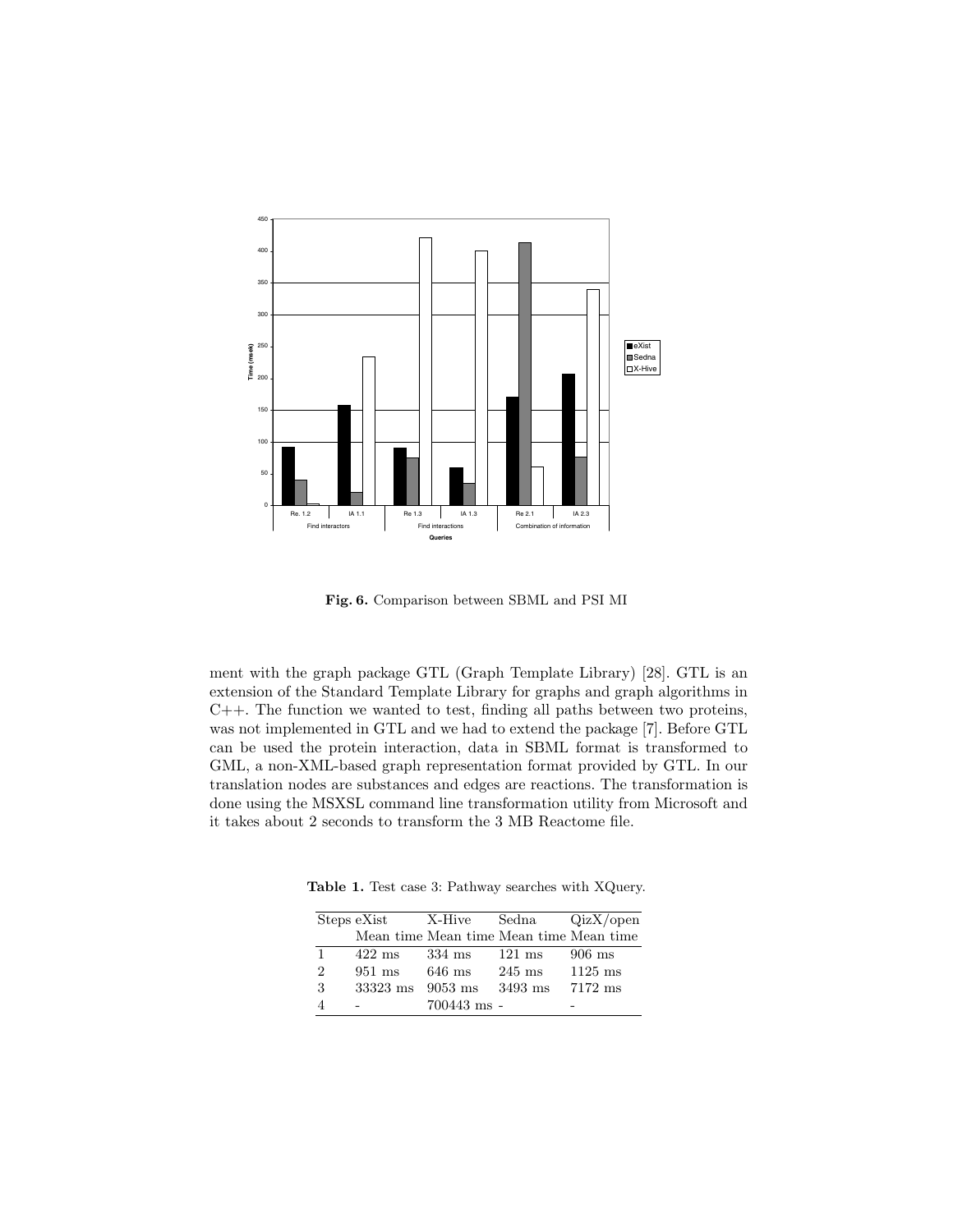```
declare function local:findMolecule($molecule as xs:string,
             $goalMol as xs:string, $n as xs:integer) {
 for $i in document("sbml.xml")//reaction
        [listOfReactants/speciesReference/@species=$molecule]
        /listOfProducts/speciesReference/@species
  return <item>{$i} {
    if(i = $goalMol) then <found/> else
      if($i = $molecule) then <loop /> else
        if ($n = 1) then \langle max \rangle else
          local:findMolecule($i, $goalMol, $n - 1)}
    </item>};
<path>{local:findMolecule("H2O", "sodium ion",2)}</path>
```
Fig. 7. Query for path searches

Table 2. Test case 3: Pathway searches using the extended GTL package

| Steps $1 \t 2 \t 3$                                                                                                      |  |  |  |  |
|--------------------------------------------------------------------------------------------------------------------------|--|--|--|--|
| Time 0.3 ms $3 \text{ ms } 15 \text{ ms } 101 \text{ ms } 823 \text{ ms } 5,55 \text{ s } 35,8 \text{ s } 215 \text{ s}$ |  |  |  |  |

The first step of our algorithm would be a search using GTL's built-in breadth-first search algorithm to verify that the end node really can be reached from the start node. The search between the start and end node is done by a recursive function, which works outwards from the start node and follows outgoing edges. In addition to this we use a cut-off depth at which to stop searching, as with the corresponding XQuery. The graph sent as an argument has alreadyvisited nodes marked as hidden to avoid loops. Table 2 shows the performance of the pathway searches using our extension of GTL. The numbers given in the relevant table are based on a mean value of ten iterations. Figure 8 shows a comparison between the GTL implementation and the tested databases.

As shown by this table the  $C++$  program developed for graph searches is magnitudes faster than using the XQuery searches. This depends on a number of things with the most important probably being that the  $C++$  program has graph and loop detection and that the representation is optimal for graph searches.

# 5 Discussion and implications for the future

The development of web databases and new standards within the area of molecular interaction indicates that XML representations will be of high importance for the area in the future. This means that there will also be a high degree of interest in existing XML technology as well as a need for development of new technology for the specific needs of the application. In this section we will put our results into context by providing a discussion on the generality of the results and requirements for the molecular interaction application.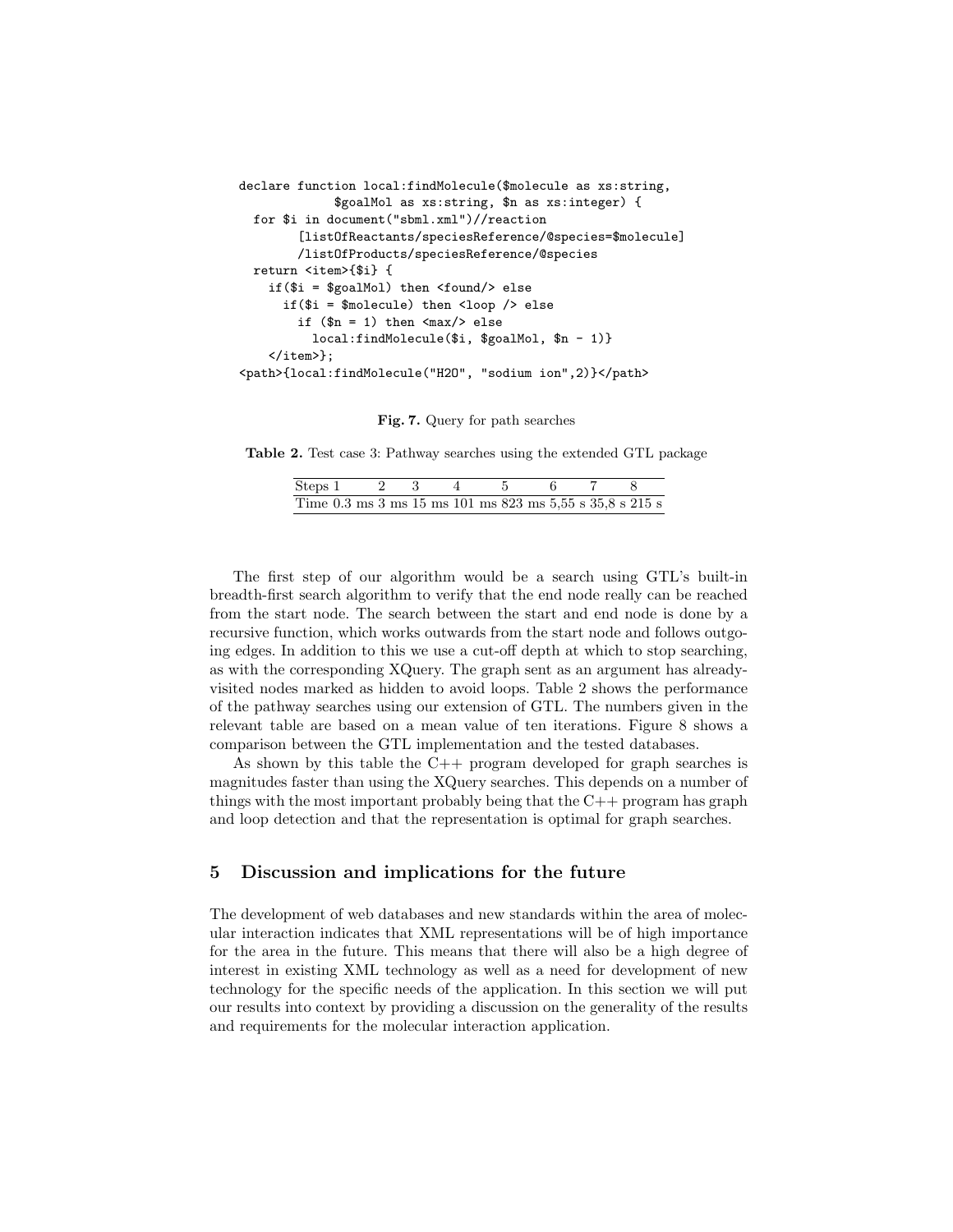

Fig. 8. Comparison of query times for pathway searches.

For our experiments the most central criteria has been to test whether XQuery is useful for finding relevant information from a molecular interaction dataset with reasonable simple query formulations and a reasonable level of efficiency. To determine this we have based our queries on an investigation of available queries on existing databases for molecular interactions and cellular pathways available over the Internet [2, 9, 12–15, 20, 26]. This ensures that our selected queries capture the most important features of the application.

Another measure of generality is to compare our queries to available test benches for XML [4, 17, 21, 25]. These test benches define either particular XQuery queries or sets of XQuery queries, where the idea is to cover as many features of XQuery as possible. Such a comparison shows that our selected test queries cover the query groups relevant to this domain. Certain kinds of queries that were not relevant to this application or these datasets were naturally excluded from our tests, for example queries based on order.

For the queries in experiment 1, it was feasible to write queries on the proteininteraction data using the XQuery language. For a small dataset all three tested NXD's gave response times acceptable for interactive use with the exception for pathway queries. Our previous comparison with relational databases [22] also shows that these results are comparable with what can be achieved using a relational approach.

However, an interesting question is whether XQuery is a suitable query language for the domain. Even though it is possible to express queries, querying with XQuery requires a solid knowledge of the specific XML format of a dataset, which requires the user to have a high degree of knowledge about the specific XML formats. Since it is very likely that a typical user would need to handle several of these formats, there is a need for developing higher-level query languages for the domain.

In the case of more complex analyses, e.g. pathway analysis, the search times become large after just a few steps and the tested XQuery implementations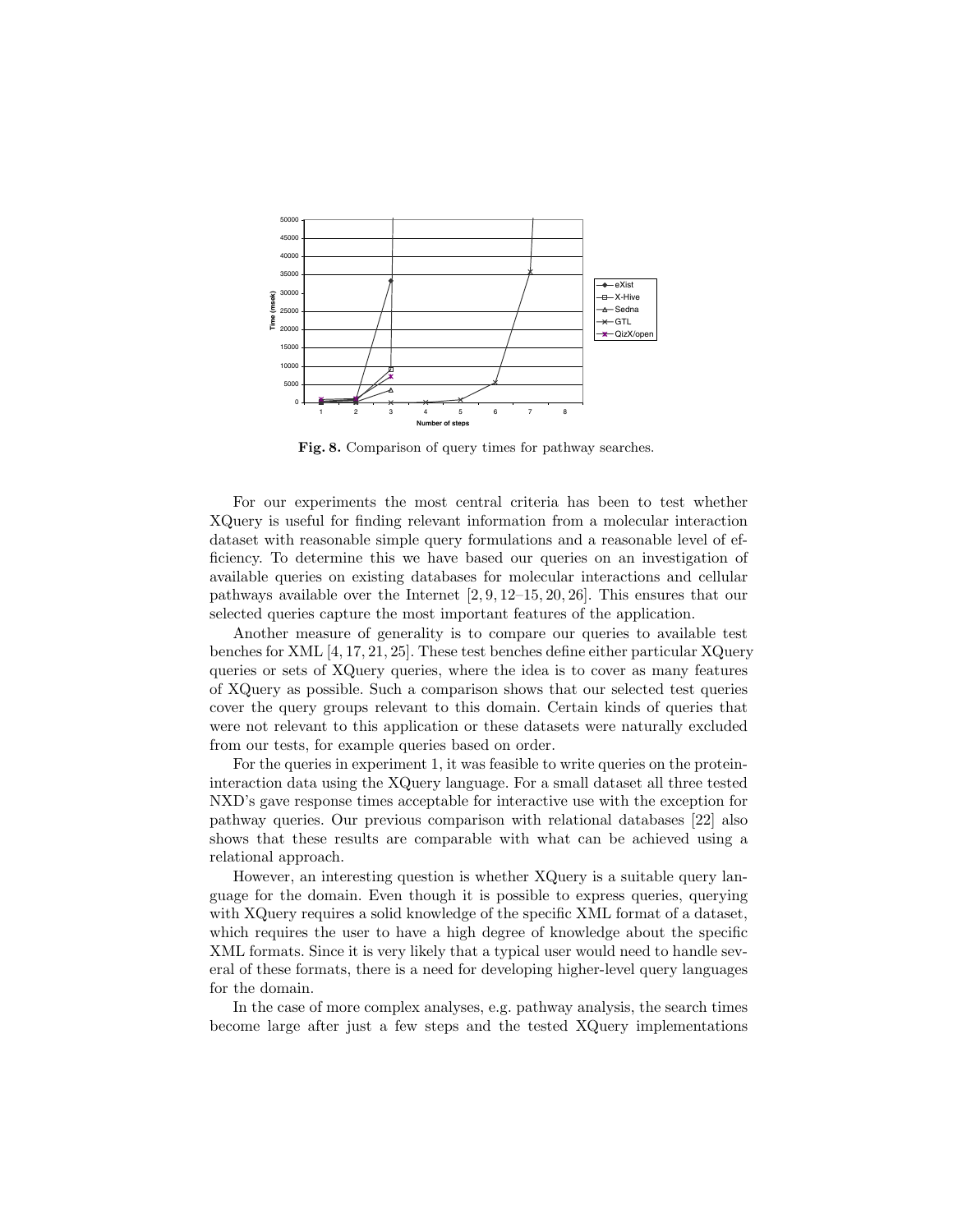do not cope with pathway queries longer than three steps. A C++ program for performing this query was developed using a graph package and resulted in searches that were orders of magnitude faster than for the XML databases, making it possible to search even larger graphs.

XQuery does not provide any special support for graph processing, while queries of this kind are doubtless very interesting in many applications. XGMML (Extensible Graph Markup and Modeling Language) [18] is a general format for describing graphs using XML based on GML, used in these tests. Other more specialized formats, such as the already-existing PSI MI and SBML formats for biological data, may emerge in a number of different subject areas.

This means there is a need for graph-capable XML in combination with XQuery. To be able to perform larger graph searches there must be special support for this. One possibility would be to extend XQuery with a number of internal functions for path searches and graph analyses. This is possible by using, for example, a Java binding such as those offered by eXist and QizX/open, which makes it possible to call functions in Java in the same way as XQuery's internal functions.

A final issue is the situation where the user needs to query over several datasets and integrate the resulting information into one query. Here we see several solutions. One is to provide a higher level query language capable of translating the query into several specific query languages. This is similar to what has been proposed for general databases within bioinformatics [11]. Another option would be to provide tools for fast data integration between the different XML formats in the line of the work within schema matching [6, 19].

### 6 Summary

XML is more and more commonly used within the area of molecular interactions and new XML standards are arising within the area. Because of this it would be very appealing if existing XML technology could be used for querying and analyses on this data. This work evaluates the use of XQuery and Native XML databases on datasets in two of the available standards, SBML and PSI MI.

Our experiments show that XQuery is a suitable language for most of the queries expected for the domain. We also saw a reasonable level of efficiency in the tested native XML implementations. There are, however, several obvious points for future research. One is the need for extended query languages and methods for graph analyses. A second issue is methods for the user to query over several different standard formats without having an exact knowledge of the specific XML format for each of the datasets.

Acknowledgements Thanks to Patrick Lambrix for valuable comments on this work. We are also grateful to Liu Ke for performing some of the tests.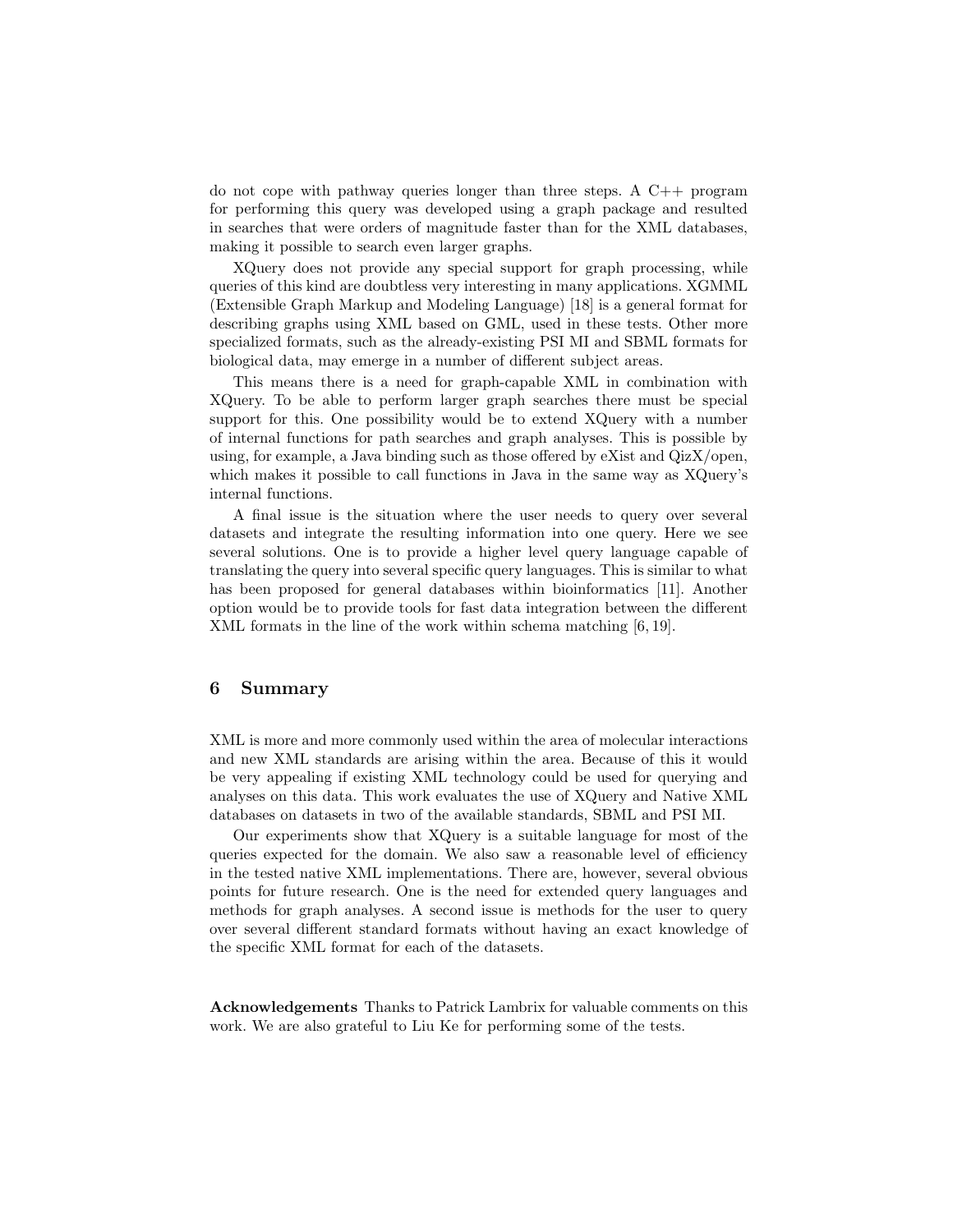# References

- 1. Achard F, Vaysseix G, and Barillot E: XML, bioinformatics and data integration. Bioinformatics 17(2):115-125, 2001.
- 2. Bader GD, Donaldson I, Wolting C, Oulette BF, Tony BF, Pawson TBF, and Hogue CWV: BIND - The Biomolecular Network Database. Nucleic Acids Research 29(1):242-245, 2001.
- 3. BioPAX working Group: BioPAX Biological Pathways Exchange Language. Level 1, Version 1.0 Documentation. Available at http://www.biopax.org, 2004.
- 4. Bressan S, Lee M-L, Li YG, Lacroix Z, Nambiar U: The XOO7 Benchmark. EEXTT 2002: 146-147, 2002.
- 5. Collins FS, Green ED, Guttmacher AE, and Guyer MS: A vision for the future of genomics research: A blueprint for the genomic era. Nature 422: 835-847, 2003.
- 6. Doan, A, Halevy AY: Semantic Integration Research in the Database Community: A brief Survey. AI Magazine, Special Issue on Semantic Integration, Spring 2005, 2004.
- 7. Hall D. An XML-based Database of Molecular Pathways. Master Thesis, Department of Computer and Information Science, Linköpings universitet, LITH-IDA-EX–05/049–SE, 2005.
- 8. Hermjakob H, Montecchi-Palazzi L, Bader G, Wojcik J, Salwinski L, Ceol A, Moore S, Orchard S, Sarkans U, von Mering C, Roechert B, Poux S, Jung E, Mersch H, Kersey P, Lappe M, Li Y, Zeng R, Rana D, Nikolski M, Husi H, Brun C, Shanker K, Grant SGN, Sander C, Boork P, Zhu W, Akhilesh P, Brazma A, Jacq B, Vidal M, Sherman D, Legrain P, Cesareni G, Xenarios I, Eisenberg D, Steipe B, Hogue C, and Apweiler R: The HUPO PSI's Molecular Interaction format - a community standard for the representation of protein interaction data. Nature Biotechnology 22(2):177-183, 2004.
- 9. Hermjakob H, Montecchi-Palazzi L, Lewington C, Mudali S, Kerrien S, Orchard S, Vingron M, Roechert B, Roepstorff P, Valencia A, Margalit H, Armstrong J, Bairoch A, Cesareni G, Sherman D, Apweiler R: IntAct - an open source molecular interaction database. Nucl. Acids. Res. 32: D452-D455, 2004.
- 10. Hucka M, Finney A, Sauro HM, Bolouri H, Doyle JC, Kitano H, Arkin AP, Bornstein BJ, Bray D, Cornish-Bowden A, Cuellar AA, Dronov S,. Gilles ED, Ginkel M, Gor V, Goryanin II, Hedley W-J, Hodgman TC, Hofmeyr J-H, Hunter PJ, Juty NS, Kasberger JL, Kremling A, Kummer U, Le Novere N, Loew LM, Lucio D, Mendes P, Minch E, Mjolsness ED, Nakayama Y, Nelson MR, Nielsen PF, Sakurada T, Schaff JC, Shapiro BE, Shimizu TS, Spence HD, Stelling J, Takahashi K, Tomita M, Wagner J, and Wang J: The systems biology markup language (SBML): a medium for representation and exchange of biochemical network models. Bioinformatics 19(4):524-531, 2003.
- 11. Jakoniene V, Lambrix P: Ontology-based Integration for Bioinformatics. Proceedings of the VLDB Workshop on Ontologies-based techniques for DataBases and Information Systems - ODBIS 2005, pp 55-58, Trondheim, Norway.
- 12. Joshi-Tope G, Gillespie M, Vastrik I, D'Eustachio P, Schmidt E, de Bono B, Jassal B, Gopinath GR, Wu GR, Matthews L, Lewis S, Birney E, Stein L: Reactome: a knowledgebase of biological pathways. Nucleic Acids Res. 1;33 Database Issue:D428-32. PMID: 15608231, 2005.
- 13. Kanehisa, M and Goto, S: KEGG: Kyoto Encyclopedia of Genes and Genomes. Nucleic Acids Res. 28, 27-30, 2000.